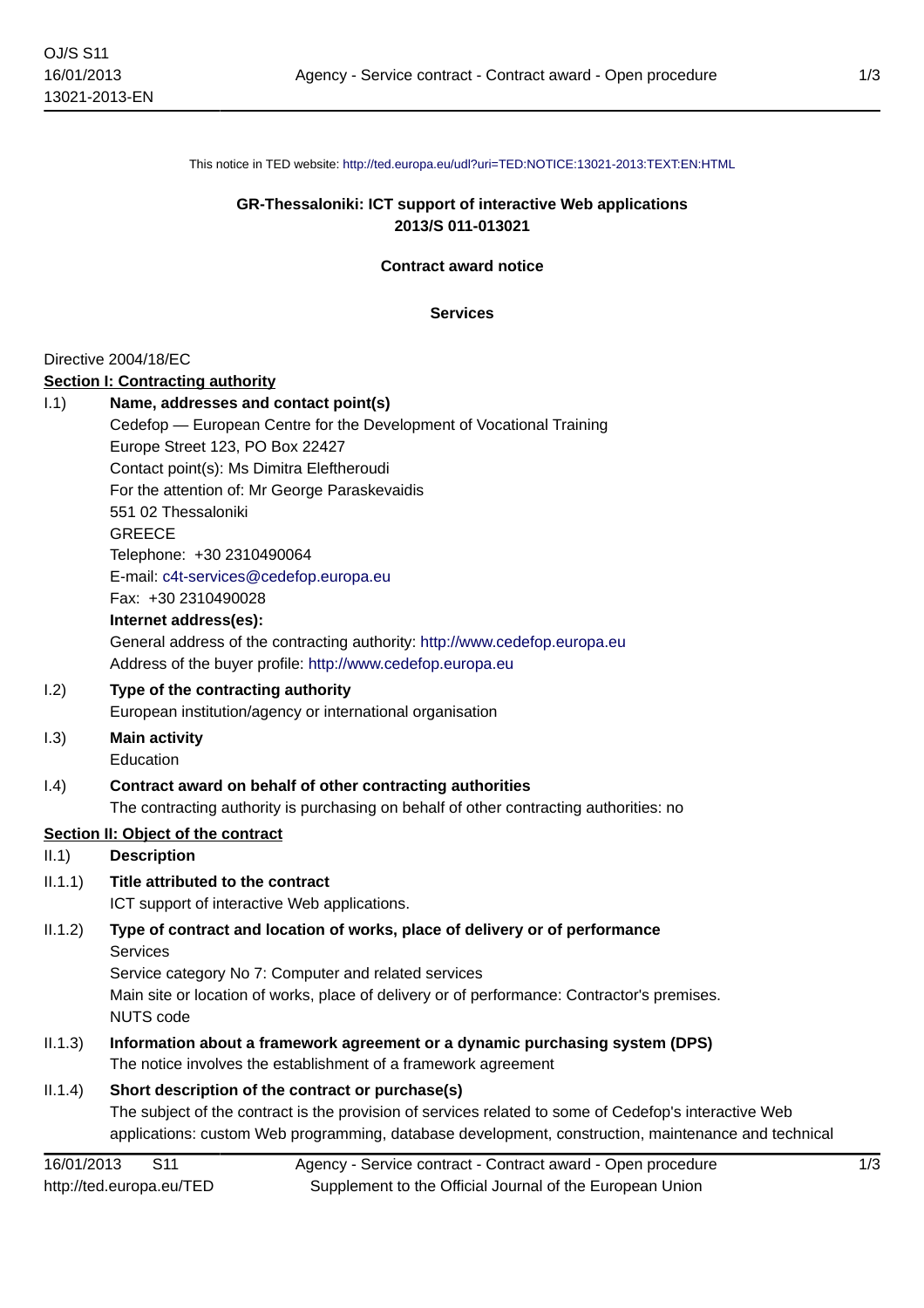support, consulting, and project management. The main technologies used are the following: ASP, .NET, MS SQL & Sybase ASE databases, hosted on MS Windows servers.

Services will be acquired in the form of person-days, categorised in profiles as follows:

— Web developer,

— senior expert,

— project manager.

- II.1.5) **Common procurement vocabulary (CPV)** 72200000, 72420000
- II.1.6) **Information about Government Procurement Agreement (GPA)** The contract is covered by the Government Procurement Agreement (GPA): no
- II.2) **Total final value of contract(s)**
- II.2.1) **Total final value of contract(s)**

#### **Section IV: Procedure**

- IV.1) **Type of procedure**
- IV.1.1) **Type of procedure**
	- Open
- IV.2) **Award criteria**

## IV.2.1) **Award criteria**

The most economically advantageous tender in terms of

- 1. Technical support and maintenance of the study visits Web management tool. Weighting 21
- 2. Technical support and maintenance of the online recruitment application (RECON). Weighting 21
- 3. Quality of the change control system. Weighting 14

4. Appropriateness (quality, proportionality, credibility) of the proposed project team for the contract and procedures for staff back-up and replacement: degree of direct involvement of the most experienced, senior staff of the company, appropriateness of team proposed, quality of the procedures followed in order to provide back-up and replacement of any staff when needed. Weighting 14 5. Price. Weighting 30

IV.2.2) **Information about electronic auction**

- An electronic auction has been used: no
- IV.3) **Administrative information**
- IV.3.1) **File reference number attributed by the contracting authority** AO/RES/ITK/ISIWA/013/12.
- IV.3.2) **Previous publication(s) concerning the same contract Contract notice** Notice number in the OJEU: [2012/S 129-213281](http://ted.europa.eu/udl?uri=TED:NOTICE:213281-2012:TEXT:EN:HTML) of 7.7.2012

# **Section V: Award of contract**

Contract No: 2012-FWC10/AO/RES/ITK/ISIWA/013/12

Lot title: ICT support of interactive Web applications

- V.1) **Date of contract award decision:** 23.11.2012
- V.2) **Information about offers**

Number of offers received: 6